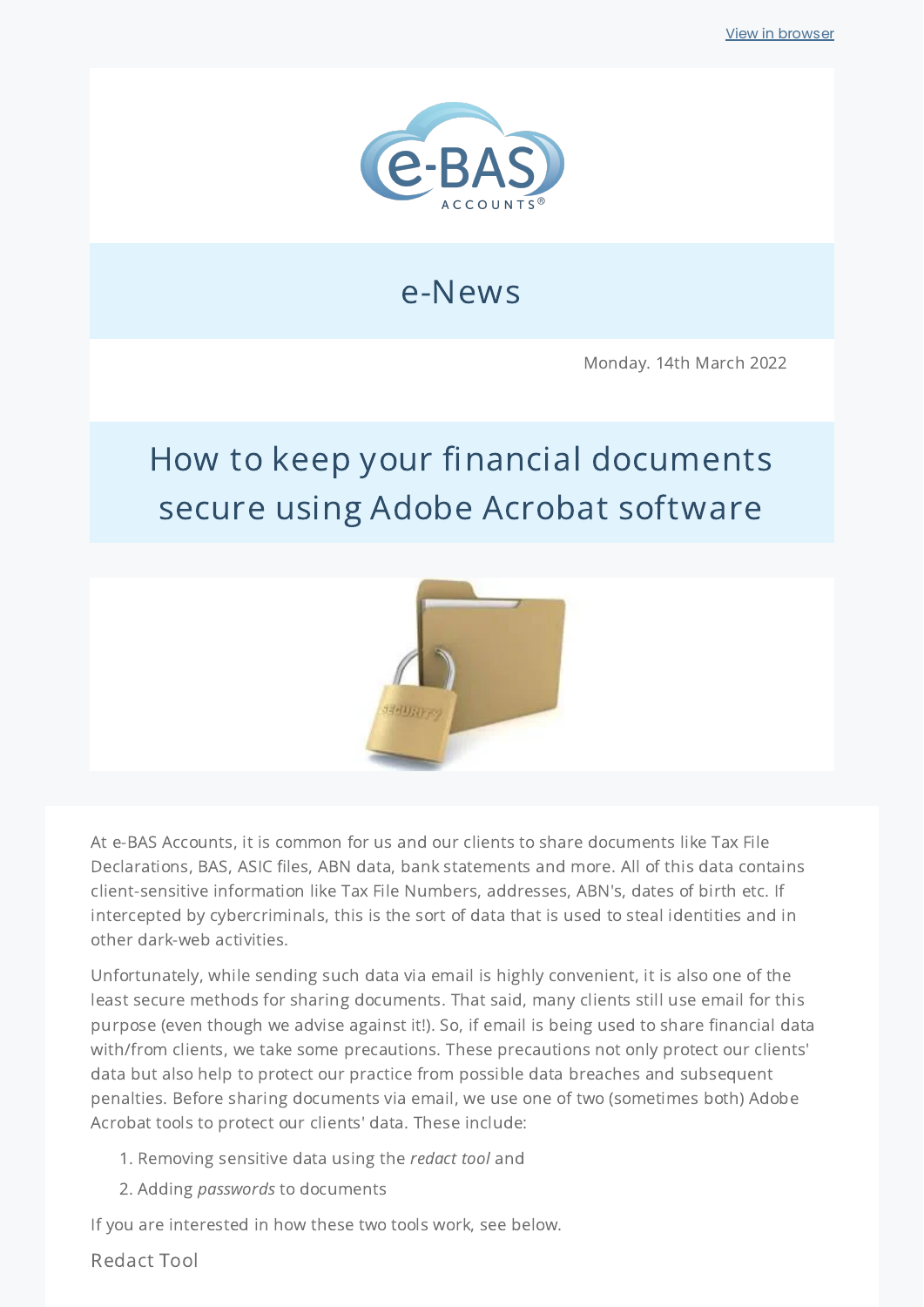Before sending, if there are parts of a document that you want to hide from the recipient such as text, images or hidden data, use the [redact](https://adobe.ly/3I1B83P) tool. The recipient will not be able to view any redacted data in the document.

Video - How to use the Adobe [Redact](https://youtu.be/AFJbeOvkW3Y) Tool

Password-Protect Documents

As well as redacting parts of a document, you can also [password-protect](https://adobe.ly/3JaF2J7) it. Here's the link to the Adobe guide on how to do that. The recipient will require a password to open the document. We generally send that password by SMS, separate from the email for further security.

Video - How to [password-protect](https://youtu.be/nBjYFb-gVnA) a PDF with Adobe Acrobat

As an aside, we aren't trying to sell Adobe software to you here! It's just that we use it in our practice and like it. If you use another software, that's great. The idea behind this newsletter is to simply highlight the importance of securing your documents before you share them digitally, not to sell you a product :-)

\_\_\_\_\_\_\_\_\_\_\_\_\_\_\_\_\_\_\_\_\_\_\_\_\_\_\_\_\_\_\_\_\_\_\_\_\_\_\_\_\_\_\_\_\_\_\_\_\_\_\_\_\_\_\_\_\_\_\_\_\_\_\_\_\_\_\_\_\_\_\_\_\_\_\_\_\_\_\_\_\_\_\_\_\_\_\_\_\_\_\_\_\_\_\_\_\_\_\_\_\_\_\_\_\_\_

### Latest Articles

### **STP PHASE 2**

#### **Is your [Software](https://www.e-bas.com.au/is-your-software-provider-ready-for-stp-phase-2-now/) Provider ready for STP Phase 2 now?**

Find out which providers are ready for STP 2 now & which ones have an ATO deferral.

## **STP PHASE 2**

### **[Transitioning](https://www.e-bas.com.au/transitioning-to-stp-phase-2-planning-ahead/) to STP Phase 2 - Planning Ahead**

How planning ahead can assist you to transition easily to STP Phase 2.

# **STP PHASE 2**

STP PHASE 2

### **STP Phase 2 - [Getting](https://www.e-bas.com.au/stp-phase-2-getting-down-and-dirty/) Down & Dirty**

This is the third blog in a series about STP Phase 2. In this blog, we'll get down and dirty and cover the detail behind STP Phase 2.

### **STP Phase [2:What](https://www.e-bas.com.au/stp-phase-2-what-is-it-good-for/) is it Good for?**

Have you heard? STP (Single Touch Payroll) is expanding from Phase 1 to, you guessed it, Phase 2.

[Subscribe](https://landing.mailerlite.com/webforms/landing/v8m1z3) to e-News

e-BAS Accounts

PO Box 3128

Grovedale VIC Australia 3216

[www.e-bas.com.au](https://www.e-bas.com.au/)

[1300](tel:1300 660 655) 660 655 [louisem@e-bas.com.au](mailto:louisem@e-bas.com.au)

You received this email because you